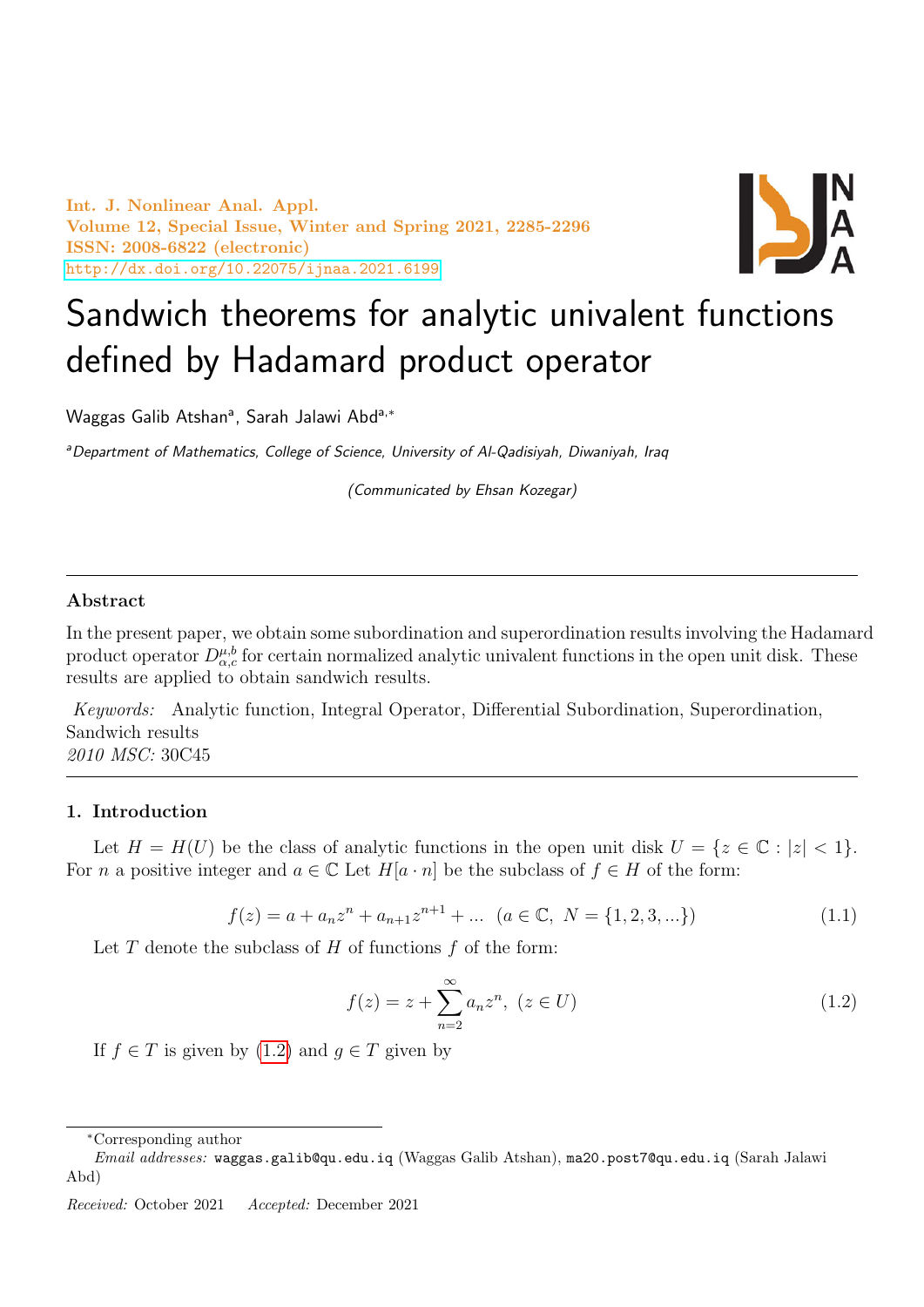$$
g(z) = z + \sum_{n=2}^{\infty} a_n z^n, (z \in U)
$$

The Hadamard product (or the convolution) of  $f$  and  $g$  is defined by

$$
(f * g)(z) = z \sum_{n=2}^{\infty} a_n b_n z^n = (g * f)(z)
$$

If f and g are analytic functions in H. We say that f is subordinate to g in U and write  $f \prec g$ , if there exists a Shwarz function w, which is analytic in U with  $w(0) = 0$  and  $|w(z)| < 1$  ( $z \in U$ ), such that  $f(z) = g(w(z))$ ,  $(z \in U)$ .

Furthermore, if the function  $g$  is univalent in  $U$ , we have the following equivalence relationship (cf. ,e.g.  $|10, 13, 14|$  $|10, 13, 14|$  $|10, 13, 14|$ )

$$
f(z) \prec g(z) \leftrightarrow f(0) = g(0)
$$
 and  $f(U) \subset g(U)$ ,  $z \in U$ .

**Definition 1.1.** [\[13\]](#page-10-1) Let  $\varphi(r, s, t; z) : \mathbb{C}^3 \times U \to \mathbb{C}$  and let  $h(z)$  be analytic in U. If l and  $\varphi(l(z), z l'(z), z^2 l''(z); z)$  are univalent in U and if l satisfies the second-order differential superordination,

<span id="page-1-0"></span>
$$
h(z) \prec \varphi(l(z), z l'(z), z^2 l''(z); z), \quad (z \in U)
$$
\n
$$
(1.3)
$$

then l is called a solution of the differential superordination [\(1.3\)](#page-1-0). An analytic function  $q(z)$ which is called a subordinate of the solutions of the differential superordination [\(1.3\)](#page-1-0) or more simply a subordinate, if  $l \prec q$  for all l satisfying [\(1.3\)](#page-1-0). A univalent subordinate  $\tilde{q}(z)$  that satisfies  $q \prec \tilde{q}$  for all subordinants q of [\(1.3\)](#page-1-0) is said to be the best subordinate.

**Definition** 1.2. [\[13\]](#page-10-1) Let  $\varphi(r, s, t; z) : \mathbb{C}^3 \times U \to \mathbb{C}$  and let  $h(z)$  be univalent in U. If l is analytic in U and satisfies the second-order differential subordination,

<span id="page-1-1"></span>
$$
\varphi(l(z), z l'(z), z^2 l''(z); z) \prec h(z), \quad (z \in U)
$$
\n(1.4)

then l is called a solution of the differential subordination  $(1.4)$ . The univalent function q is called a dominant of the solution of the differential subordination [\(1.4\)](#page-1-1) or more simply a dominant, if  $l \prec q$ for all l satisfying [\(1.4\)](#page-1-1). A dominant  $\tilde{q}(z)$  that satisfies  $q \prec \tilde{q}$  for all dominant q of (1.4) is said to be the best dominant.

Recently, several authors, like,  $[1, 2, 7, 13, 15]$  $[1, 2, 7, 13, 15]$  $[1, 2, 7, 13, 15]$  $[1, 2, 7, 13, 15]$  $[1, 2, 7, 13, 15]$  obtained sufficient conditions on the functions  $h$ , l and  $\varphi$  for which the following implication holds

$$
h(z) \prec \varphi(l(z), z l'(z), z^2 l''(z); z) \rightarrow q(z) \prec l(z), \quad (z \in U)
$$
\n
$$
(1.5)
$$

By using results (see [\[3,](#page-10-5) [4,](#page-10-6) [9,](#page-10-7) [14\]](#page-11-0)) to obtain sufficient conditions for normalized analytic functions to satisfy:

$$
q_1(z) \prec \frac{zf'(z)}{f(z)} \prec q_2(z)
$$

where  $q_1$  and  $q_2$  are given univalent functions in U with  $q_1(0) = q_2(0) = 1$ . Also, several authors (see [\[1,](#page-10-2) [3,](#page-10-5) [4,](#page-10-6) [5,](#page-10-8) [6,](#page-10-9) [15\]](#page-11-1)) derived some differential subordination and superordination results with some sandwich theorems.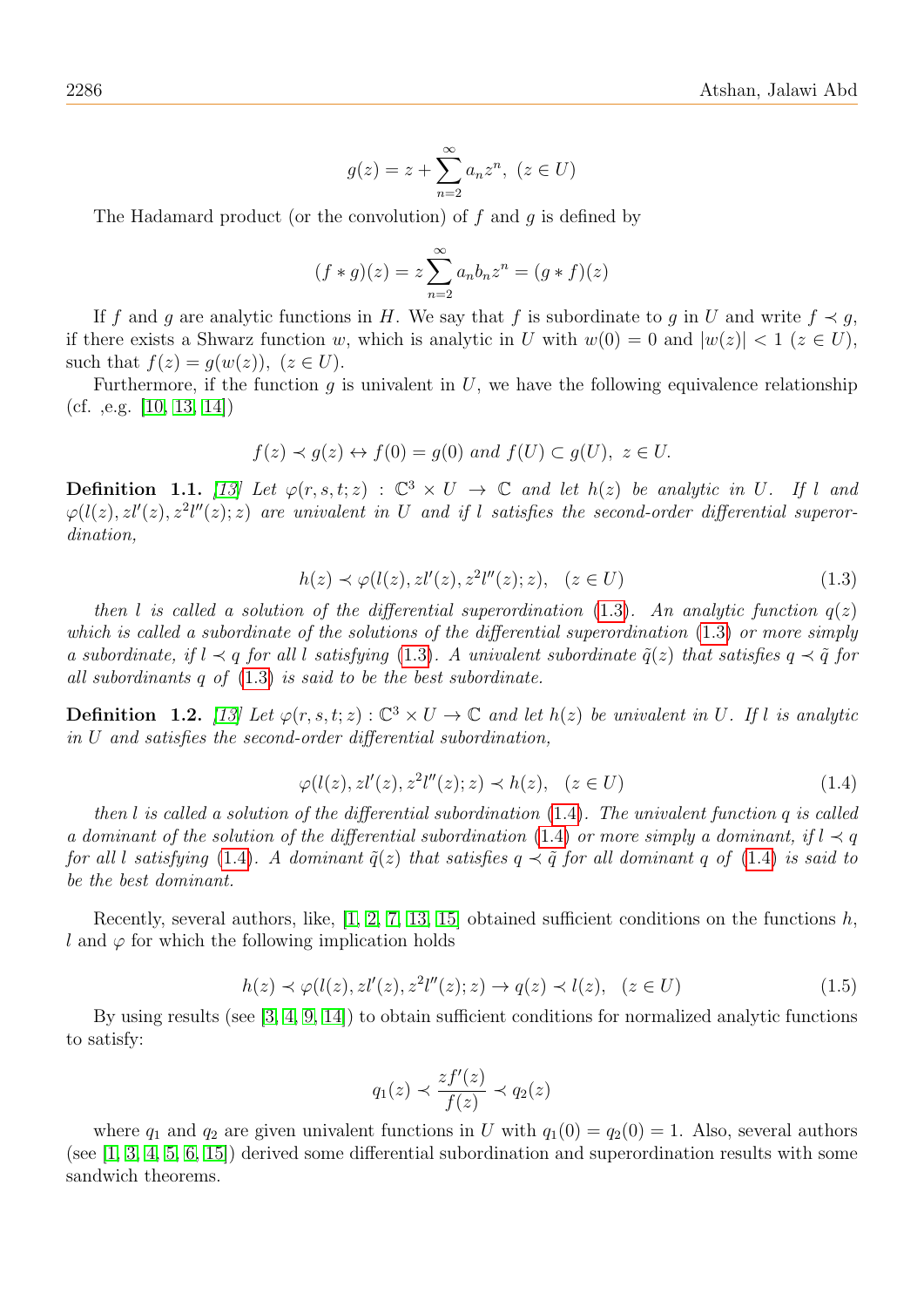Choi and Srivastava [\[12\]](#page-10-10) found several interesting properties of Hurwitz-Lerch zeta function  $\varphi(z, s, a)$  defined by

$$
\varphi(z,s,a) = \sum_{n=0}^{\infty} \left(\frac{z}{(n+a)^s}\right) \tag{1.6}
$$

 $a \in \mathbb{C} \backslash \{0, -1, -2, \ldots\}, s \in \mathbb{C}, Re(s) > 1$  and  $|z| = 1$ 

In [\[16\]](#page-11-2) Srivastava-Attiya introduced the following operator  $F_{\mu,b}: T \to T$ 

$$
F_{\mu,b}(z) = (1+b)^{\mu} [\varphi(z,\mu,b) - b^{-\mu}]
$$

which has the following form:

$$
F_{\mu,b}f(z) = z + \sum_{n=2}^{\infty} \left(\frac{1+b}{n+b}\right)^{\mu} a_n z^n
$$
 (1.7)

$$
b\in\mathbb{C}\backslash\{0,-1,-2,...\},~\mu\in\mathbb{C},~z\in U,~f\in T
$$

For  $f \in T$ . Carlson and Shaffer [\[11\]](#page-10-11) defined the following integral operator  $T_{\alpha}f(z)$  by

$$
T_{\alpha}f(z) = z + \sum_{n=2}^{\infty} \frac{(\alpha)_{n-1}}{(c)_{n-1}} a_n z^n
$$
\n(1.8)

Atshan et.al Defined the operator  $D_{\alpha,c}^{\mu,b}f(z)$  [\[8\]](#page-10-12),

<span id="page-2-0"></span>
$$
D_{\alpha,c}^{\mu,b}f(z) = F_{\mu,b}(z) * T_{\alpha}f(z) = z + \sum_{n=2}^{\infty} \left(\frac{1+b}{n+b}\right)^{\mu} \frac{(\alpha)_{n-1}}{(c)_{n-1}} a_n z^n \tag{1.9}
$$

Moreover, from [\(1.9\)](#page-2-0), it follows that

<span id="page-2-1"></span>
$$
z\left(D_{\alpha,c}^{\mu+1,b}f(z)\right)' = (1+b)D_{\alpha,c}^{\mu,b}f(z) - bD_{\alpha,c}^{\mu+1,b}f(z) \tag{1.10}
$$

The main object here to find sufficient conditions for certain normalized analytic function  $f$  to satisfy:

$$
q_1(z) \prec \left[\frac{D_{\alpha,c}^{\mu+1,b}f(z)}{z}\right]^\gamma \prec q_2(z)
$$

and

$$
q_1(z)\prec\left[\frac{tD^{\mu+1,b}_{\alpha,c}f(z)+(1-t)D^{\mu,b}_{\alpha,c}f(z)}{z}\right]^\gamma\prec q_2(z)
$$

where  $q_1$  and  $q_2$  are given univalent functions in U with  $q_1(0) = q_2(0) = 1$ .

In this paper, we derive some differential subordination, superordination and sandwich results involving the operator  $D_{\alpha,c}^{\mu,b}f(z)$ .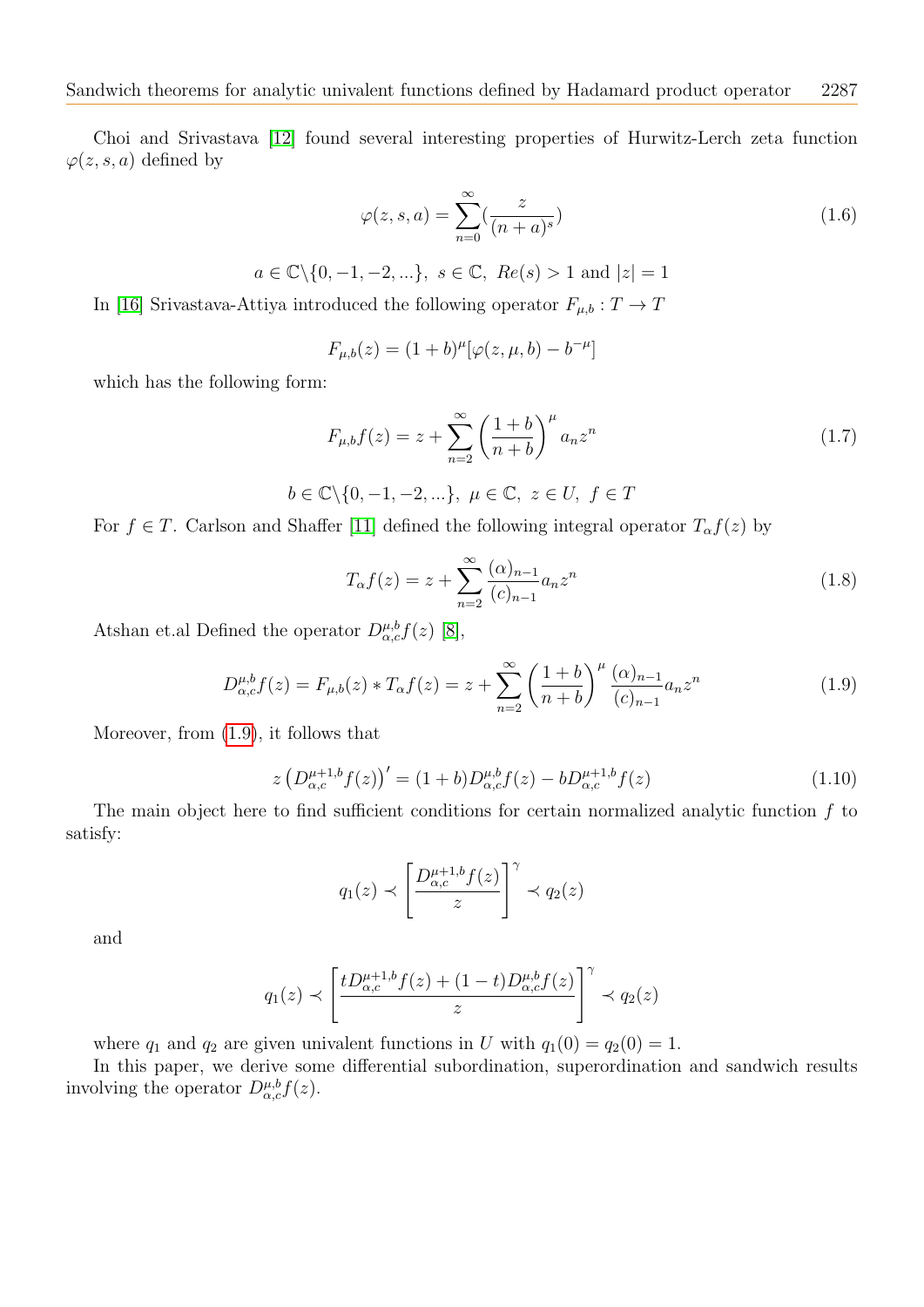#### 2. Preliminaries

We need the following definitions and lemmas to prove our results.

**Definition** 2.1. [\[10\]](#page-10-0) Let Q the set of all functions  $f(z)$  that are analytic and injective on  $\bar{U}[E(q)]$ , where  $\bar{U} = U \cup \{z \in \partial U\}$ , and

$$
E(f) = \{ \varepsilon \in \partial U : \lim_{z \to \varepsilon} f(z) = \infty \}
$$

and are such that  $f'(\varepsilon) \neq 0$  for  $\varepsilon \in \partial U \mid E(f)$ . Further, let the subclass of Q for which  $f(0) = a$ be denoted by  $Q(a)$ , and  $Q(0) = Q_0, q(1) = Q_1 = \{f \in Q : f(0) = 1\}.$ 

<span id="page-3-0"></span>**Lemma 2.2.** [\[13\]](#page-10-1) Let q be a convex univalent function in U and let  $\alpha \in \mathbb{C}$ ,  $\beta \in \mathbb{C}[\{0\}$  with

$$
Re\left\{1+\frac{zq''(z)}{q'(z)}\right\} > \max\left\{0, -Re(\frac{\alpha}{\beta})\right\}.
$$

If l is analytic in U and

$$
\alpha l(z) + \beta z l'(z) \prec \alpha q(z) + \beta z q'(z), \qquad (2.1)
$$

then  $l \prec q$  and q is the best dominant.

<span id="page-3-1"></span>**Lemma 2.3.** [\[14\]](#page-11-0) Let q be univalent in the unit disk U and let  $\theta$  and  $\phi$  be analytic in a domain D containing  $q(U)$  with  $\phi(w) \neq 0$ , when  $w \in q(U)$ . Set  $Q(z) = zq'(z)\phi(q(z))$  and  $h(z) = \theta(q(z)) + Q(z)$ . Suppose that

- $Q(z)$  is starlike univalent in U,
- $Re \left\{ \frac{zh'(z)}{O(z)} \right\}$  $\left\{\frac{ch'(z)}{Q(z)}\right\} > 0$  for  $z \in U$ .

If l is analytic in U, with  $p(0) = q(0)$ ,  $p(U) \subseteq D$  and

$$
\theta(l(z)) + z l'(z) \phi(l(z)) \prec \theta(q(z)) + z q'(z) \phi(q(z)), \qquad (2.2)
$$

then  $l \prec q$  and q is the best dominant.

<span id="page-3-3"></span>**Lemma 2.4.** [\[14\]](#page-11-0) Let q be univalent in the unit disk U and let  $\theta$  and  $\phi$  be analytic in a domain D containing  $q(U)$ . Suppose that

- $\{ \frac{\theta'(q(z))}{\phi(q(z))} \} > 0$  for  $z \in U$ ,
- $Q(z) = zq'(z)\phi(q(z))$  is starlike univalent in U.

If  $l \in H[q(0),1] \cap Q$ , with  $l(U) \subset D$ ,  $\theta(l(z)) + zl'(z)\phi(l(z))$  is univalent in U and

$$
\theta(q(z)) + zq'(z)\phi(q(z)) \prec \theta(l(z)) + zl'(z)\phi(l(z)),\tag{2.3}
$$

then  $q \prec l$  and q is the best subordinant.

<span id="page-3-2"></span>**Lemma 2.5.** [\[10\]](#page-10-0) Let q be a convex univalent in U and  $q(0) = 1$  and let  $\beta \in \mathbb{C}$ , that  $Re(\beta) > 0$ . If  $l \in H[q(0),1] \cap Q$  and  $l(z) + \beta z l'(z)$  is univalent in U, then

$$
q(z) + \beta z q'(z) \prec l(z) + \beta z l'(z), \tag{2.4}
$$

which implies that  $q \prec l$  and q is the best subordinant.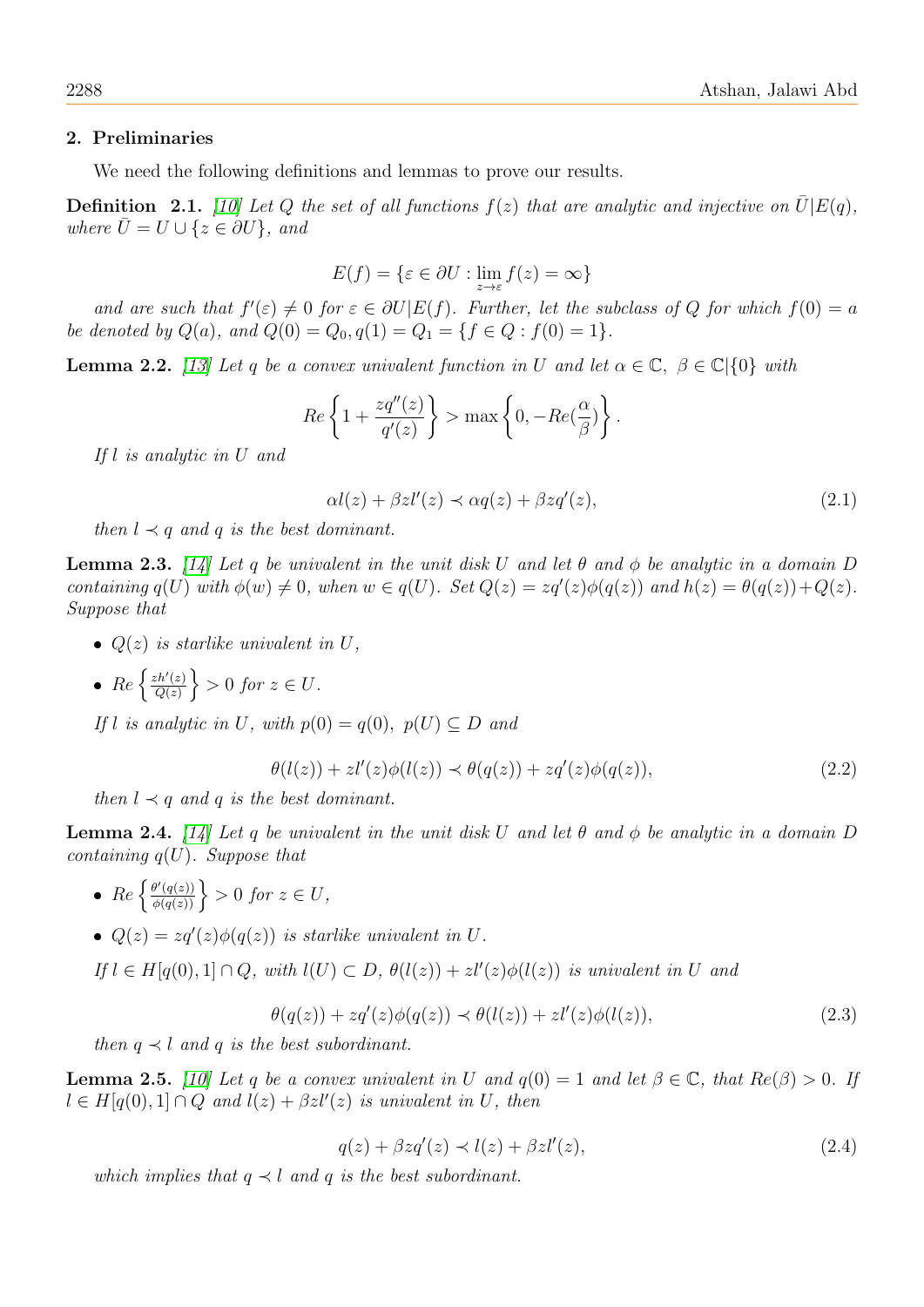#### 3. Subordination Results

Now, we discuss some differential subordination results by using the Hadamard product operator  $D_{\alpha,c}^{\mu,b}f(z).$ 

<span id="page-4-4"></span>**Theorem 3.1.** Let q be convex univalent function in U with  $q(0) = 1, 0 \neq \varepsilon \in \mathbb{C}, \gamma > 0$  and suppose that q satisfies:

$$
Re\left\{1 - \frac{zq''(z)}{q'(z)}\right\} > \max\{0, -Re\left(\frac{\gamma}{\varepsilon}\right)\}.
$$
\n(3.1)

If  $f \in T$  satisfies the subordination

<span id="page-4-2"></span>
$$
\left[\frac{D_{\alpha,c}^{\mu+1,b}f(z)}{z}\right]^\gamma + \varepsilon(b+1)\left[\frac{D_{\alpha,c}^{\mu+1,b}f(z)}{z}\right] \left(\frac{D_{\alpha,c}^{\mu,b}f(z)}{D_{\alpha,c}^{\mu+1,b}f(z)} - 1\right) \prec q(z) + \frac{\varepsilon}{\gamma}zq'(z),\tag{3.2}
$$

then

<span id="page-4-3"></span>
$$
\left[\frac{D_{\alpha,c}^{\mu+1,b}f(z)}{z}\right]^\gamma + \varepsilon(b+1)\left[\frac{D_{\alpha,c}^{\mu+1,b}f(z)}{z}\right] \prec q(z),\tag{3.3}
$$

and q is the best dominant.

# **Proof**. Define the function  $l$  by

<span id="page-4-0"></span>
$$
l(z) = \left[\frac{D_{\alpha,c}^{\mu+1,b}f(z)}{z}\right]^\gamma,\tag{3.4}
$$

then the function  $l(z)$  is analytic in U and  $l(0) = 1$ , therefore, differentiating [\(3.4\)](#page-4-0) with respect to  $z$  and using the identity  $(1.10)$  in the resulting equation, we obtain

<span id="page-4-1"></span>
$$
\frac{zl'(z)}{l(z)} = \gamma \left[ \left( \frac{z(D_{\alpha,c}^{\mu+1,b} f(z))'}{D_{\alpha,c}^{\mu+1,b} f(z)} - 1 \right) \right].
$$
\n(3.5)

Now, in view of [\(3.5\)](#page-4-1), we obtain

$$
\frac{zl'(z)}{\gamma} = \left[\frac{D_{\alpha,c}^{\mu+1,b}f(z)}{z}\right]^\gamma \left(b\left(\frac{D_{\alpha,c}^{\mu,b}f(z)}{D_{\alpha,c}^{\mu+1,b}f(z)} - 1\right) + \left(\frac{D_{\alpha,c}^{\mu,b}f(z)}{D_{\alpha,c}^{\mu+1,b}f(z)} - 1\right)\right). \tag{3.6}
$$

The subordination [\(3.2\)](#page-4-2) from the hypothesis becomes

$$
l(z) + \frac{\varepsilon}{\gamma} z l'(z) \prec q(z) + \frac{\varepsilon}{\gamma} z q'(z).
$$

An application of Lemma [2.2](#page-3-0) with  $\beta = \frac{\varepsilon}{2}$  $\frac{\varepsilon}{\gamma}$  and  $\alpha = 1$ , we obtain [\(3.3\)](#page-4-3).  $\Box$ 

Putting  $q(z) = \left(\frac{1+z}{1-z}\right)$  $\frac{1+z}{1-z}$  in Theorem [3.1,](#page-4-4) we obtain the following corollary.

Corollary 3.2. Let  $0 \neq \varepsilon \in \mathbb{C}, \gamma > 0$  and

$$
Re\left\{1+\frac{2z}{1-z}\right\} > \max\{0, -Re\left(\frac{\gamma}{\varepsilon}\right)\}.
$$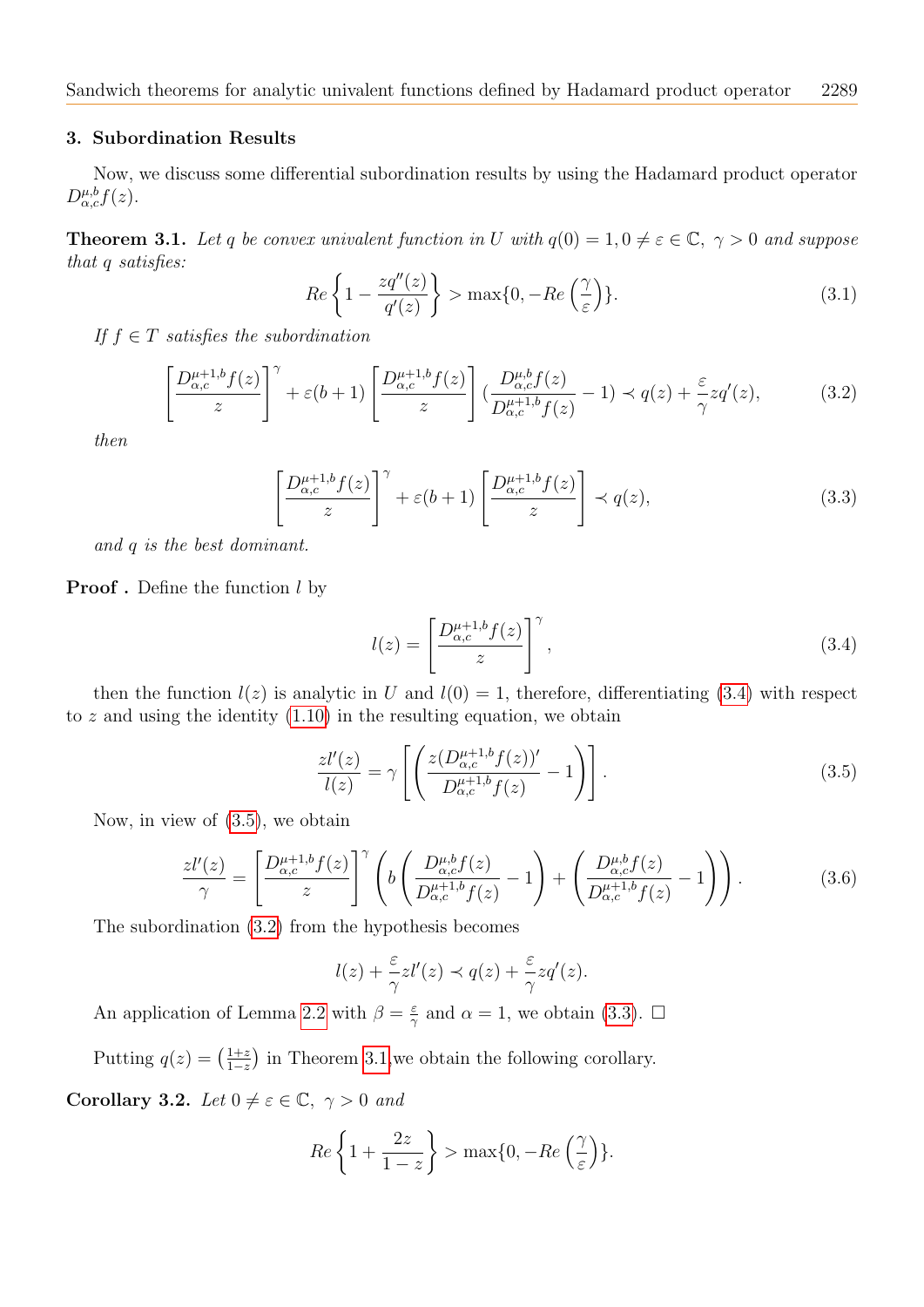If  $f \in T$  satisfies the subordination

$$
\left[\frac{D_{\alpha,c}^{\mu+1,b}f(z)}{z}\right]^\gamma + \varepsilon(b+1)\left[\frac{D_{\alpha,c}^{\mu+1,b}f(z)}{z}\right]^\gamma \left(\frac{D_{\alpha,c}^{\mu,b}f(z)}{D_{\alpha,c}^{\mu+1,b}f(z)} - 1\right) \prec \left(\frac{1-z^2 + 2\frac{\varepsilon}{\gamma}z}{(1-z)^2}\right).
$$

then

$$
\left[\frac{D^{\mu+1,b}_{\alpha,c}f(z)}{z}\right]^\gamma \prec \left(\frac{1+z}{1-z}\right)
$$

and  $q(z) = \left(\frac{1+z}{1-z}\right)$  $\frac{1+z}{1-z}$ ) is the best dominant.

<span id="page-5-2"></span>**Theorem 3.3.** Let q be convex univalent function in U with  $q(0) = 1$ ,  $q'(z) \neq 0$  ( $z \in U$ ) and assume that q satisfies

$$
Re\{q(z) + z\frac{q''(z)}{q'(z)} - z\frac{q'(z)}{q(z)}\} > 0.
$$
\n(3.7)

Suppose that  $z \frac{q'(z)}{q(z)}$  $\frac{q(z)}{q(z)}$  is starlike univalent in U. If  $f \in A$  satisfies

$$
p(z) \prec t + q(z) + z \frac{q'(z)}{q(z)},
$$
 (3.8)

where,

<span id="page-5-1"></span>
$$
p(z) = t + \left[ \frac{tD_{\alpha,c}^{\mu+1,b}f(z) + (1-t)D_{\alpha,c}^{\mu,b}f(z)}{z} \right]^\gamma + \gamma \left[ \frac{tz(D_{\alpha,c}^{\mu+1,b}f(z))' + (1-t)z(D_{\alpha,c}^{\mu,b}f(z))'}{tD_{\alpha,c}^{\mu+1,b}f(z) + (1-t)D_{\alpha,c}^{\mu,b}f(z)} - 1 \right] \tag{3.9}
$$

then

<span id="page-5-0"></span>
$$
\left[\frac{tD_{\alpha,c}^{\mu+1,b}f(z) + (1-t)D_{\alpha,c}^{\mu,b}f(z)}{z}\right]^\gamma \prec q(z)
$$
\n(3.10)

and q is the best dominant.

**Proof**. Define analytic function  $l(z)$  by

$$
l(z) = \left[\frac{tD_{\alpha,c}^{\mu+1,b}f(z) + (1-t)D_{\alpha,c}^{\mu,b}f(z)}{z}\right]^\gamma.
$$
 (3.11)

Then the function  $l(z)$  is analytic in U and  $l(0) = 1$  differenitating [\(3.10\)](#page-5-0) with respect to z, and using the identity [\(1.10\)](#page-2-1) we get,

$$
\frac{z l'(z)}{l(z)} = \gamma \left[ \frac{tz (D_{\alpha,c}^{\mu+1,b} f(z))' + (1-t)z (D_{\alpha,c}^{\mu,b} f(z))'}{t D_{\alpha,c}^{\mu+1,b} f(z) + (1-t) D_{\alpha,c}^{\mu,b} f(z)} + 1 \right].
$$
\n(3.12)

By setting

 $\theta(w) = 1 + w$  and  $\phi(w) = \frac{1}{w}$ ,  $w \neq 0$ 

we see that  $\theta(w)$  and  $\phi(w)$  are analytic in  $\mathbb{C}\backslash\{0\}$  and that  $\phi(w) \neq 0, w \in \mathbb{C}\backslash\{0\}$ . Also, we get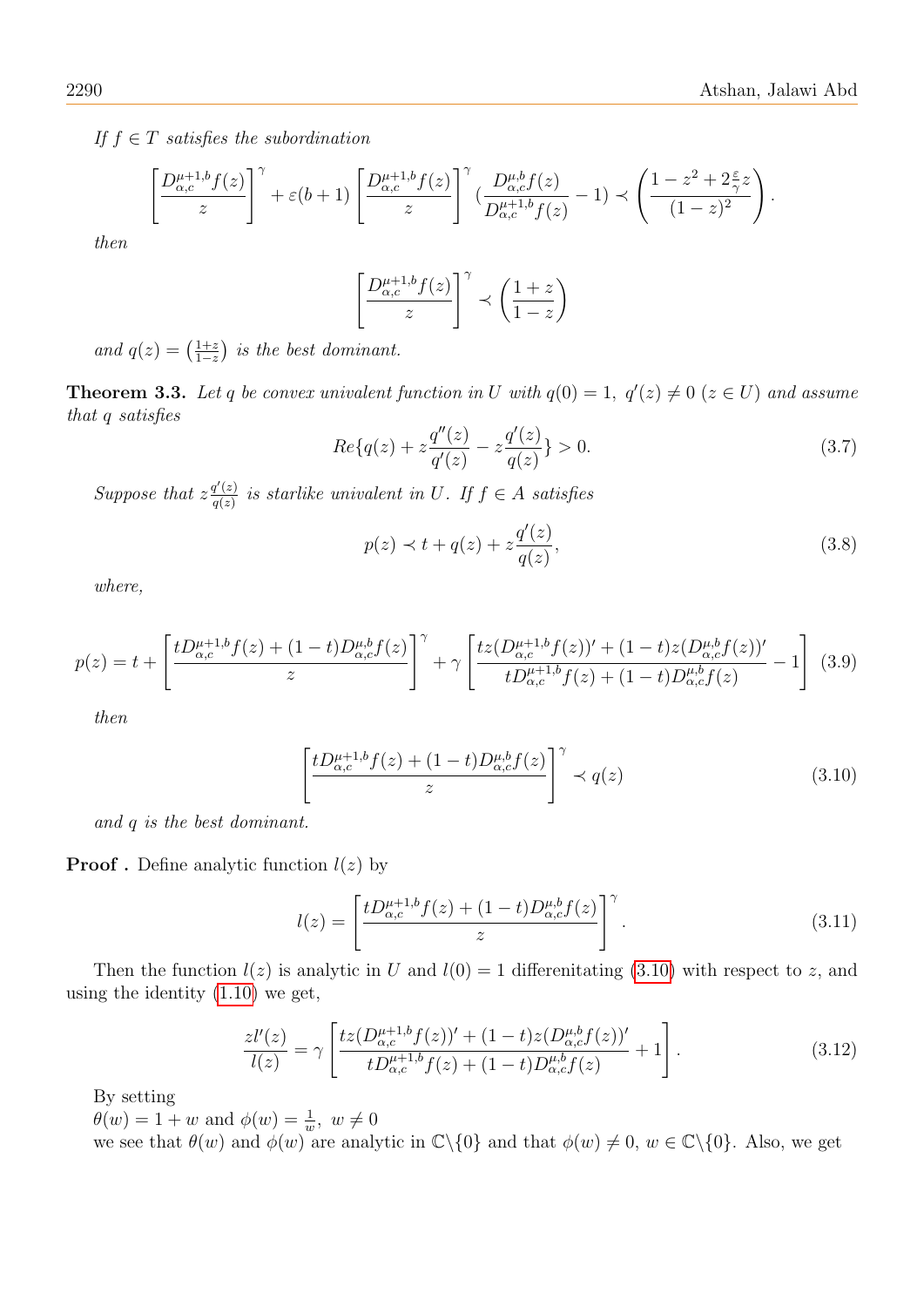$$
Q(z) = zq'(z)\phi(q(z)) = z\frac{q'(z)}{q(z)}
$$

and

$$
h(z) = \theta(q(z)) + Q(z) = t + q(z) + z \frac{q'(z)}{q(z)}.
$$

It is clear that  $Q(z)$  is starlike univalent in U,

$$
Re\left\{\frac{zh'(z)}{Q(z)}\right\} = Re\left\{q(z) + z\frac{q''(z)}{q'(z)} - z\frac{q'(z)}{q(z)}\right\} > 0.
$$

By a straightforward computation, we obtain

$$
l(z) = t + l(z) + z \frac{l'(z)}{l(z)}.
$$
\n(3.13)

By making use of [\(3.9\)](#page-5-1), we obtain

$$
t + l(z) + z \frac{l'(z)}{l(z)} \prec t + q(z) + z \frac{q'(z)}{q(z)}.
$$
\n(3.14)

Therefore, by Lemma [2.3,](#page-3-1) we get  $l(z) \prec q(z)$ . By using [\(3.9\)](#page-5-1), we obtain the result.  $\Box$ Putting  $q(z) = \left(\frac{1+Az}{1+Bz}\right)$ ,  $(-1 \leq B < A \leq 1)$  in Theorem [3.3,](#page-5-2) we obtain the following corollary:

Corollary 3.4. Let  $-1 \leq B < A \leq 1$  and

$$
Re\left\{\frac{1+Az}{1+Bz} + \frac{2Bz}{1+Bz} + \frac{(A-B)z}{(1+Bz)(1+Az)}\right\} > 0
$$

where  $t \in \mathbb{C}$  and  $z \in U$ , if  $f \in T$  satisfies

$$
l(z) \prec t + \frac{1 + Az}{1 + Bz} + \frac{(A - B)z}{(1 + Bz)(1 + Az)},
$$

where is given  $l(z)$  by  $(3.10)$ , then

$$
\left[\frac{tD^{\mu+1,b}_{\alpha,c}f(z)+(1-t)D^{\mu,b}_{\alpha,c}f(z)}{z}\right]^\gamma \prec \left(\frac{1+Az}{1+Bz}\right),
$$

and  $q(z) = \left(\frac{1+Az}{1+Bz}\right)$  is the best dominant.

Taking the function  $q(z) = \left(\frac{1+z}{1-z}\right)$  $\frac{1+z}{1-z}$ <sup> $\rho$ </sup> (-1  $\leq \rho \leq 1$ ) in Theorem [3.3,](#page-5-2) we obtain the following corollary:

Corollary 3.5. Let  $-1 \leq \rho \leq 1$  and

$$
Re\left\{ \left( \frac{1+z}{1-z} \right)^{\rho} + \frac{2\rho z}{1+z^2} + \frac{2z^2}{1+z^2} \right\} > 0
$$

where  $t \in \mathbb{C}$  and  $z \in U$ , if  $f \in T$  satisfies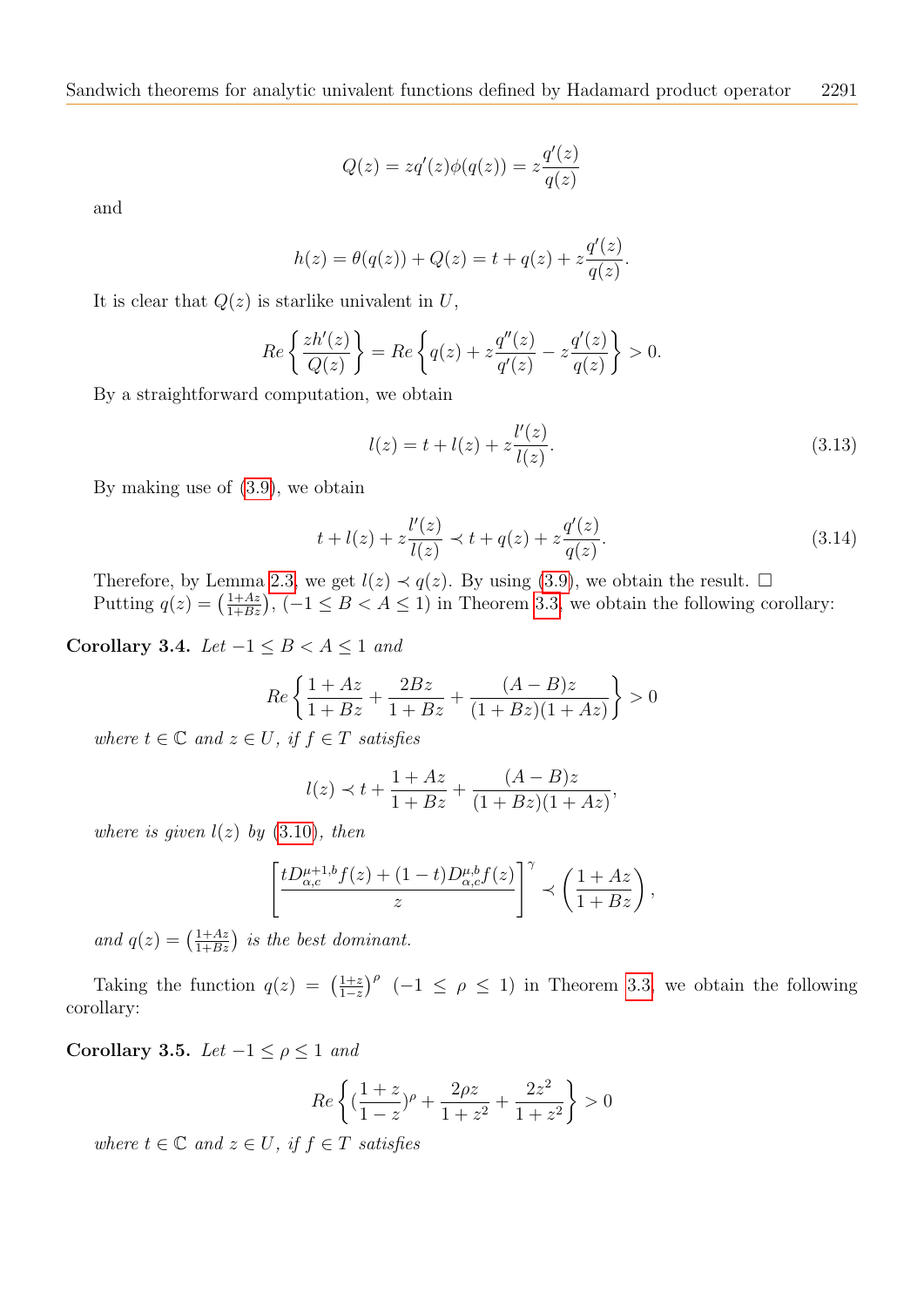$$
l(z) \prec (\frac{1+z}{1-z})^{\rho} + \frac{2\rho z}{1+z^2} + \frac{2z^2}{1+z^2},
$$

where  $l(z)$  defined in  $(3.10)$ , then

$$
\left[\frac{tD_{\alpha,c}^{\mu+1,b}f(z)+(1-t)D_{\alpha,c}^{\mu,b}f(z)}{z}\right]^\gamma \prec \left(\frac{1+z}{1-z}\right)^\rho,
$$

and  $q(z) = \left(\frac{1+z}{1-z}\right)$  $\frac{1+z}{1-z}$ <sup> $\rho$ </sup> is the best dominant.

## 4. Superordination Results

<span id="page-7-3"></span>**Theorem 4.1.** Let q be convex univalent function in U with  $q(0) = 1$ ,  $\gamma > 0$  and  $Re\{\epsilon\} > 0$ . Let  $f \in T$  satisfies

$$
\left[\frac{D_{\alpha,c}^{\mu+1,b}f(z)}{z}\right]^\gamma \in H[q(0),1] \cap Q
$$

and

$$
\left[\frac{D_{\alpha,c}^{\mu+1,b}f(z)}{z}\right]^\gamma + \varepsilon(b+1)\left[\frac{D_{\alpha,c}^{\mu+1,b}f(z)}{z}\right]^\gamma \left(\frac{D_{\alpha,c}^{\mu,b}f(z)}{D_{\alpha,c}^{\mu+1,b}f(z)} - 1\right)
$$

be univalent in U. If

<span id="page-7-0"></span>
$$
q(z) + \frac{\varepsilon}{\gamma} z q'(z) \prec \left[ \frac{D_{\alpha,c}^{\mu+1,b} f(z)}{z} \right]^\gamma + \varepsilon (b+1) \left[ \frac{D_{\alpha,c}^{\mu+1,b} f(z)}{z} \right]^\gamma \left( \frac{D_{\alpha,c}^{\mu,b} f(z)}{D_{\alpha,c}^{\mu+1,b} f(z)} - 1 \right),\tag{4.1}
$$

then

$$
q(z) \prec \left[\frac{D_{\alpha,c}^{\mu+1,b}f(z)}{z}\right]^\gamma \tag{4.2}
$$

and  $q$  is the best subordinant of  $(4.1)$ .

# **Proof**. Define the function  $l$  by

<span id="page-7-1"></span>
$$
l(z) = \left[\frac{D_{\alpha,c}^{\mu+1,b}f(z)}{z}\right]^\gamma.
$$
\n(4.3)

Differentiating  $(4.3)$  with respect to z, we get

<span id="page-7-2"></span>
$$
\frac{z l'(z)}{l(z)} = \gamma \left[ \frac{z (D_{\alpha,c}^{\mu+1,b} f(z))'}{D_{\alpha,c}^{\mu+1,b} f(z)} - 1 \right].
$$
\n(4.4)

After some computations and using [\(1.10\)](#page-2-1), from [\(4.4\)](#page-7-2), we obtain

$$
\left[\frac{D_{\alpha,c}^{\mu+1,b}f(z)}{z}\right]^\gamma + \varepsilon(b+1)\left[\frac{D_{\alpha,c}^{\mu+1,b}f(z)}{z}\right]^\gamma \left(\frac{D_{\alpha,c}^{\mu,b}f(z)}{D_{\alpha,c}^{\mu+1,b}f(z)} - 1\right) = l(z) + \frac{\varepsilon}{\gamma}zl'(z),
$$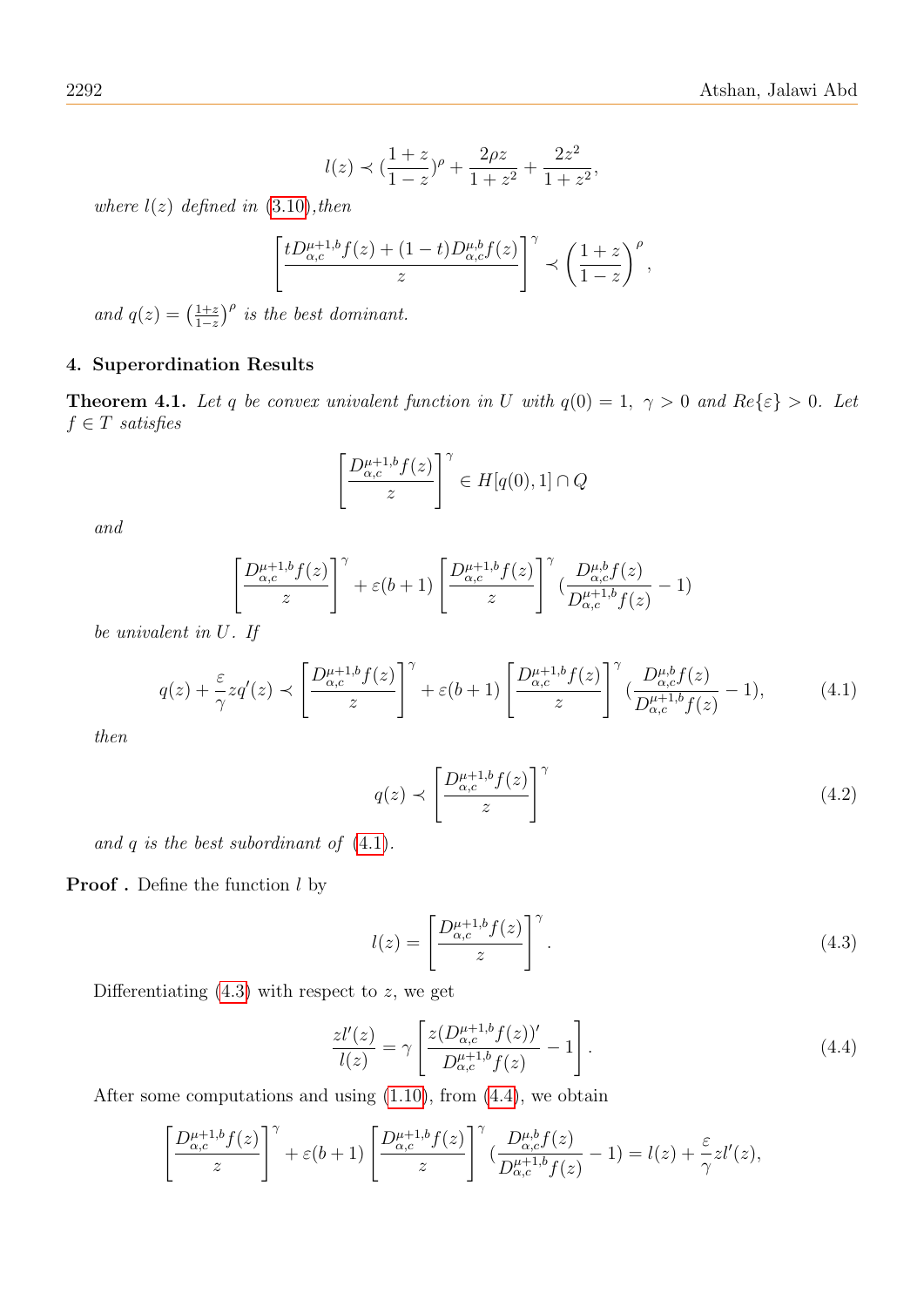and now, by using Lemma [2.5,](#page-3-2) we get the desired result.  $\square$ 

Putting  $q(z) = \left(\frac{1+z}{1-z}\right)$  $\frac{1+z}{1-z}$  in Theorem [4.1,](#page-7-3) we obtain the following corollary:

Corollary 4.2. Let  $\gamma > 0$  and  $Re\{\varepsilon\} > 0$ . If  $f \in T$  satisfies

$$
\left[\frac{D_{\alpha,c}^{\mu+1,b}f(z)}{z}\right]^\gamma \in H[q(0),1] \cap Q
$$

and

$$
\left[\frac{D_{\alpha,c}^{\mu+1,b}f(z)}{z}\right]^\gamma + \varepsilon(b+1)\left[\frac{D_{\alpha,c}^{\mu+1,b}f(z)}{z}\right]^\gamma \left(\frac{D_{\alpha,c}^{\mu,b}f(z)}{D_{\alpha,c}^{\mu+1,b}f(z)} - 1\right)
$$

be univalent in U. If

$$
\left(\frac{1-z^2+2\frac{\varepsilon}{\gamma}z}{(1-z)^2}\right) \prec \left[\frac{D_{\alpha,c}^{\mu+1,b}f(z)}{z}\right]^\gamma + \varepsilon(b+1)\left[\frac{D_{\alpha,c}^{\mu+1,b}f(z)}{z}\right]^\gamma \left(\frac{D_{\alpha,c}^{\mu,b}f(z)}{D_{\alpha,c}^{\mu+1,b}f(z)} - 1\right)
$$

then

$$
\left(\frac{1+z}{1-z}\right) \prec \left[\frac{D_{\alpha,c}^{\mu+1,b}f(z)}{z}\right]^\gamma
$$

and  $q(z) = \left(\frac{1+z}{1-z}\right)$  $\frac{1+z}{1-z}$ ) is the best subordinant.

**Theorem 4.3.** Let q be convex univalent function in U, Let  $t \in \mathbb{C}$ ,  $\gamma > 0$ ,  $q'(z) \neq 0$  and  $f \in T$ , suppose that

$$
Re\{zq'(z)q(z)\} > 0,\t\t(4.5)
$$

$$
\left[\frac{tD_{\alpha,c}^{\mu+1,b}f(z)+(1-t)D_{\alpha,c}^{\mu,b}f(z)}{z}\right]^\gamma \in H[q(0),1] \cap Q
$$

And

$$
\left[\frac{tD_{\alpha,c}^{\mu+1,b}f(z)+(1-t)D_{\alpha,c}^{\mu,b}f(z)}{z}\right]^\gamma \neq 0.
$$

If the function  $l(z)$  [\(3.10\)](#page-5-0) is univalent in U and

<span id="page-8-1"></span>
$$
t + q(z) + z \frac{q'(z)}{q(z)} \prec l(z), \tag{4.6}
$$

then

<span id="page-8-0"></span>
$$
q(z) \prec \left[\frac{tD_{\alpha,c}^{\mu+1,b}f(z) + (1-t)D_{\alpha,c}^{\mu,b}f(z)}{z}\right]^{\gamma}
$$
(4.7)

and q is the best subordinant.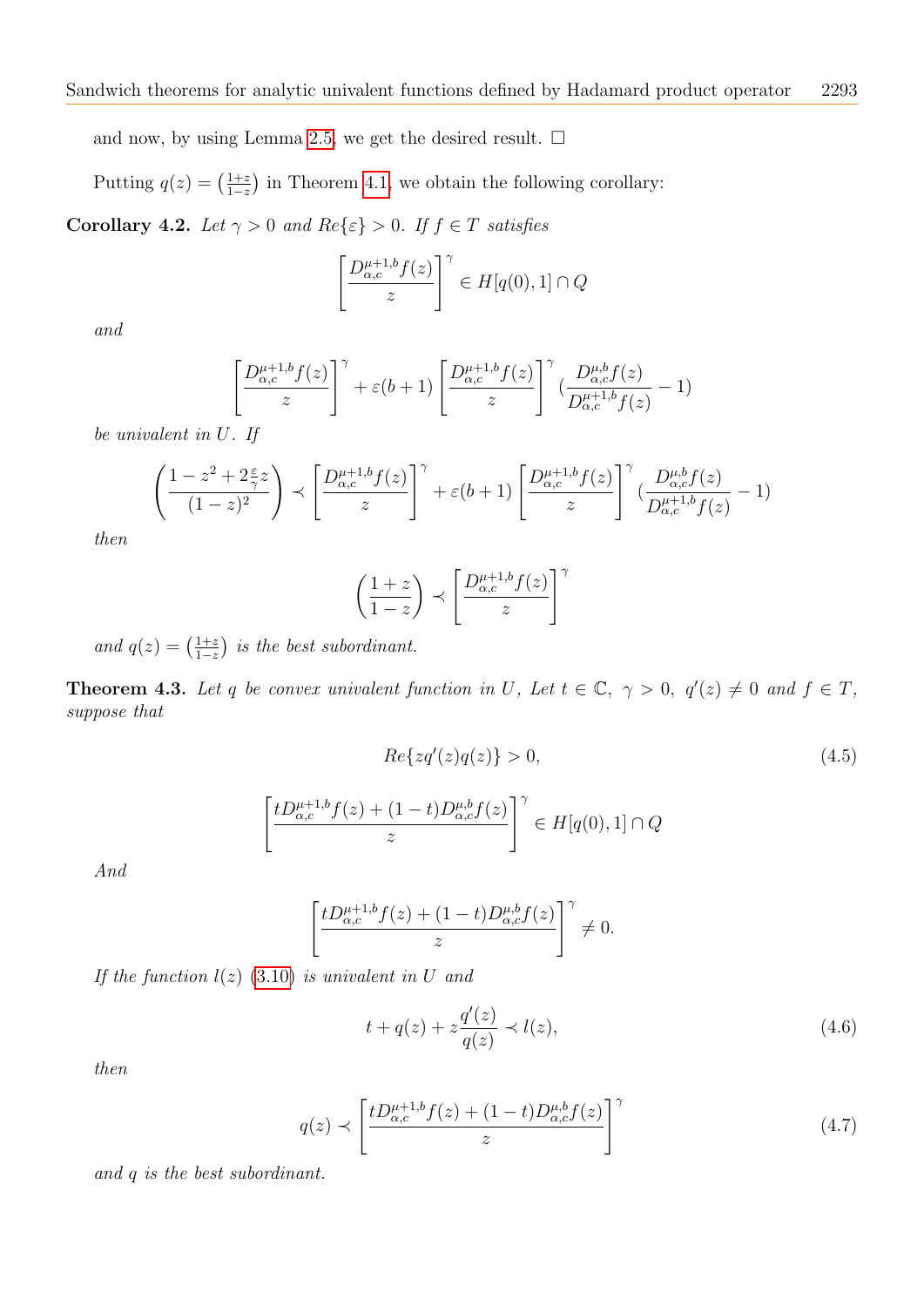**Proof** . Define the function  $l$  by

<span id="page-9-0"></span>
$$
l(z) = \left[\frac{tD_{\alpha,c}^{\mu+1,b}f(z) + (1-t)D_{\alpha,c}^{\mu,b}f(z)}{z}\right]^\gamma.
$$
 (4.8)

Differentiating  $(4.8)$  with respect to z, we get

<span id="page-9-1"></span>
$$
\frac{z l'(z)}{l(z)} = \gamma \left[ \frac{t z (D_{\alpha,c}^{\mu+1,b} f(z))' + (1-t) z (D_{\alpha,c}^{\mu,b} f(z))'}{t D_{\alpha,c}^{\mu+1,b} f(z) + (1-t) D_{\alpha,c}^{\mu,b} f(z)} + 1 \right].
$$
\n(4.9)

By setting

$$
\theta(w) = 1 + w \text{ and } \phi(w) = \frac{1}{w}, \ w \neq 0,
$$

we see that theta(w) and  $\phi(w)$  are analytic in  $\mathbb{C}\backslash\{0\}$  and that  $\phi(w) \neq 0$ ,  $w \in \mathbb{C}\backslash\{0\}$ . Also, we get

$$
Q(z) = zq'(z)\phi(q(z)) = z\frac{q'(z)}{q(z)}.
$$

It is clear that  $Q(z)$  is starlike univalent in U,

$$
Re\left\{\frac{\theta'(q(z))}{\phi(q(z))}\right\} = Re\{zq'(z)q(z)\} > 0.
$$

By making use of [\(4.9\)](#page-9-1) the hypothesis [\(4.7\)](#page-8-0) can equivalently written as

$$
\theta(q(z)) + aq'(z)\phi(q(z)) \prec \theta(l(z)) + al'(z)\phi(l(z)).
$$

Thus, by applying Lemma [2.4,](#page-3-3) the proof is complete.  $\square$ 

# 5. Sandwich Results

**Theorem 5.1.** Let  $q_1$  be convex univalent function in U with  $q_1(0) = 1$ ,  $\gamma > 0$  and  $Re\{\epsilon\} > 0$  and  $q_2$  be univalent U,  $q_2(0) = 1$  and satisfies [\(3.2\)](#page-4-2). Let  $f \in T$  satisfies

$$
\left[\frac{D_{\alpha,c}^{\mu+1,b}f(z)}{z}\right]^\gamma \in H[1,1] \cap Q
$$

And

$$
\left[\frac{D_{\alpha,c}^{\mu+1,b}f(z)}{z}\right]^\gamma + \varepsilon(b+1)\left[\frac{D_{\alpha,c}^{\mu+1,b}f(z)}{z}\right]^\gamma \left(\frac{D_{\alpha,c}^{\mu,b}f(z)}{D_{\alpha,c}^{\mu+1,b}f(z)} - 1\right)
$$

be univalent in U. If

$$
q_1(z) + \frac{\varepsilon}{\gamma} z q_1'(z) \prec \left[ \frac{D_{\alpha,c}^{\mu+1,b} f(z)}{z} \right]^\gamma + \varepsilon (b+1) \left[ \frac{D_{\alpha,c}^{\mu+1,b} f(z)}{z} \right]^\gamma \left( \frac{D_{\alpha,c}^{\mu,b} f(z)}{D_{\alpha,c}^{\mu+1,b} f(z)} - 1 \right) \prec q_2(z) + \frac{\varepsilon}{\gamma} z q_2'(z),
$$

then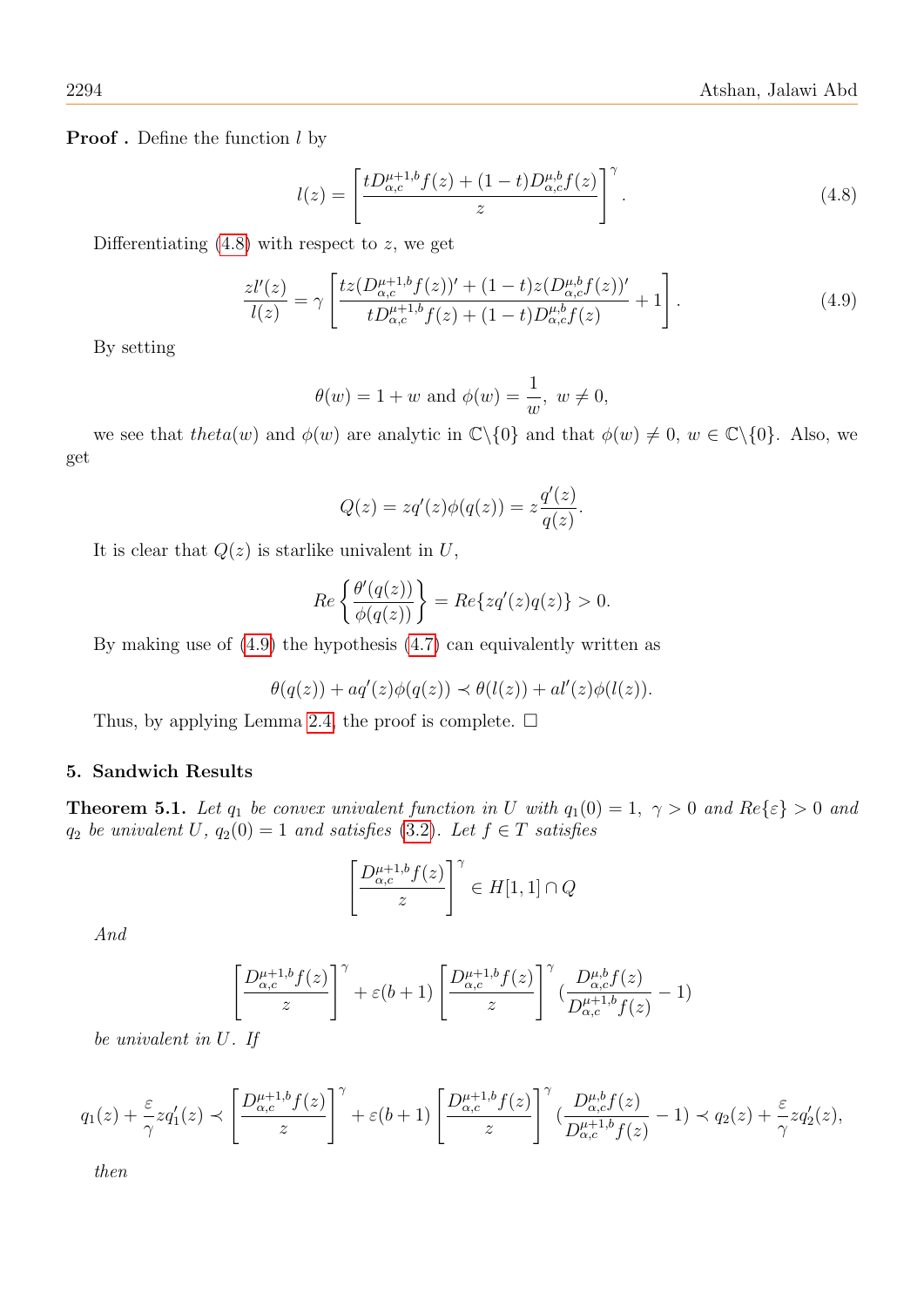$$
q_1(z) \prec \left[\frac{D_{\alpha,c}^{\mu+1,b}f(z)}{z}\right]^\gamma \prec q_2(z)
$$

and  $q_1$  and  $q_2$  are respectively the best subordinant and the best dominant.

**Theorem 5.2.** Let  $q_1$  be convex univalent function in U with  $q_1(0) = q_2(0) = 1$ . Suppose  $q_1$  satisfies [\(4.6\)](#page-8-1) and  $q_2$  satisfies [\(3.9\)](#page-5-1). Let  $f \in A$  satisfies

$$
\left[\frac{tD_{\alpha,c}^{\mu+1,b}f(z) + (1-t)D_{\alpha,c}^{\mu,b}f(z)}{z}\right]^\gamma \in H[1,1] \cap Q
$$

$$
\left[\frac{tD_{\alpha,c}^{\mu+1,b}f(z) + (1-t)D_{\alpha,c}^{\mu,b}f(z)}{z}\right]^\gamma \neq 0
$$

 $l(z)$  is univalent in U, then

$$
t + q(z) + z \frac{q'_1(z)}{q_1(z)} \prec l(z) \prec t + q(z) + z \frac{q'_2(z)}{q_2(z)},
$$

then

$$
q_1(z) \prec \left[ \frac{tD_{\alpha,c}^{\mu+1,b}f(z) + (1-t)D_{\alpha,c}^{\mu,b}f(z)}{z} \right]^\gamma \prec q_2(z)
$$

and  $q_1$  and  $q_2$  are respectively the best subordinant and the best dominant.

#### References

- <span id="page-10-2"></span>[1] S.A. Al-Ameedee, W.G. Atshan and F.A. Al-Maamori, On Sandwich results of univalent functions defined by a linear operator, J. Interdiscip. Math. 23(4) (2020) 803–889.
- <span id="page-10-3"></span>[2] S.A. Al-Ameedee, W.G. Atshan and F.A. Al-Maamori, Some new results of differential subordinations for higherorder derivatives of multivalent functions, J. Phys. Conf. Ser. 1804(1) (2021) 012111.
- <span id="page-10-5"></span>[3] W.G. Atshan and A.A.R. Ali, On some sandwich theorems of analytic functions involving Noor-Sălăgean operator, Adv. Math. Sci. J. 9(10) (2020) 8455–8467.
- <span id="page-10-6"></span>[4] W.G. Atshan and A.A.R. Ali, On Sandwich theorems results for certain univalent functions defined by generalized operators, Iraqi J. Sci. 62(7) (2021) 2376–2383.
- <span id="page-10-8"></span>[5] W.G. Atshan, A.H. Battor and A.F. Abaas, Some Sandwich theorems for meromorphic univalent functions defined by new integral operator, J. Interdiscip. Math. 24(3) (2021) 579–591.
- <span id="page-10-9"></span>[6] W.G. Atshan and R.A. Hadi, Some differential subordination and superordination results of p-valent functions defined by differential operator, J. Phys.: Conf. Ser.  $1664(1)$  (2020) 012043.
- <span id="page-10-4"></span>[7] W.G. Atshan and S.R. Kulkarni, On application of differential subordination for certain subclass of meromorphically p-valent functions with positive coefficients defined by linear operator, J. Ineq. Pure Appl. Math.  $10(2)$ (2009) 11.
- <span id="page-10-12"></span>[8] W.G. Atshan, I.A.R. Rahman and A.A. Lupas, Some results of new subclasses for bi-univalent functions using quasi-subordination, Symmetry 13(9) (2021) 1653.
- <span id="page-10-7"></span>[9] T. Bulboac˘a, classes of first-order differential superordinations, Demonst. Math. 35(2) (2002) 287–292.
- <span id="page-10-0"></span>[10] T. Bulboacă, *Differential subordinations and superordinations: Recent results*, Casa Cărții de Știință, (2005).
- <span id="page-10-11"></span>[11] B.C. Carlson and D.B. Shaffer, Starlike and prestarlike hypergeometric function, SLAMJ. Math. Anal. 15 (1984) 737–746.
- <span id="page-10-10"></span>[12] J. Choi and H.M. Srivastava, Certain families of series associated with the Hurwitz Lerch Zeta function, Appl. Math. Comput. 170 (2005) 399–409.
- <span id="page-10-1"></span>[13] S.S. Miller and P.T. Mocanu, Differential Subordinations: Theory and Applications, CRC Press, 2000.